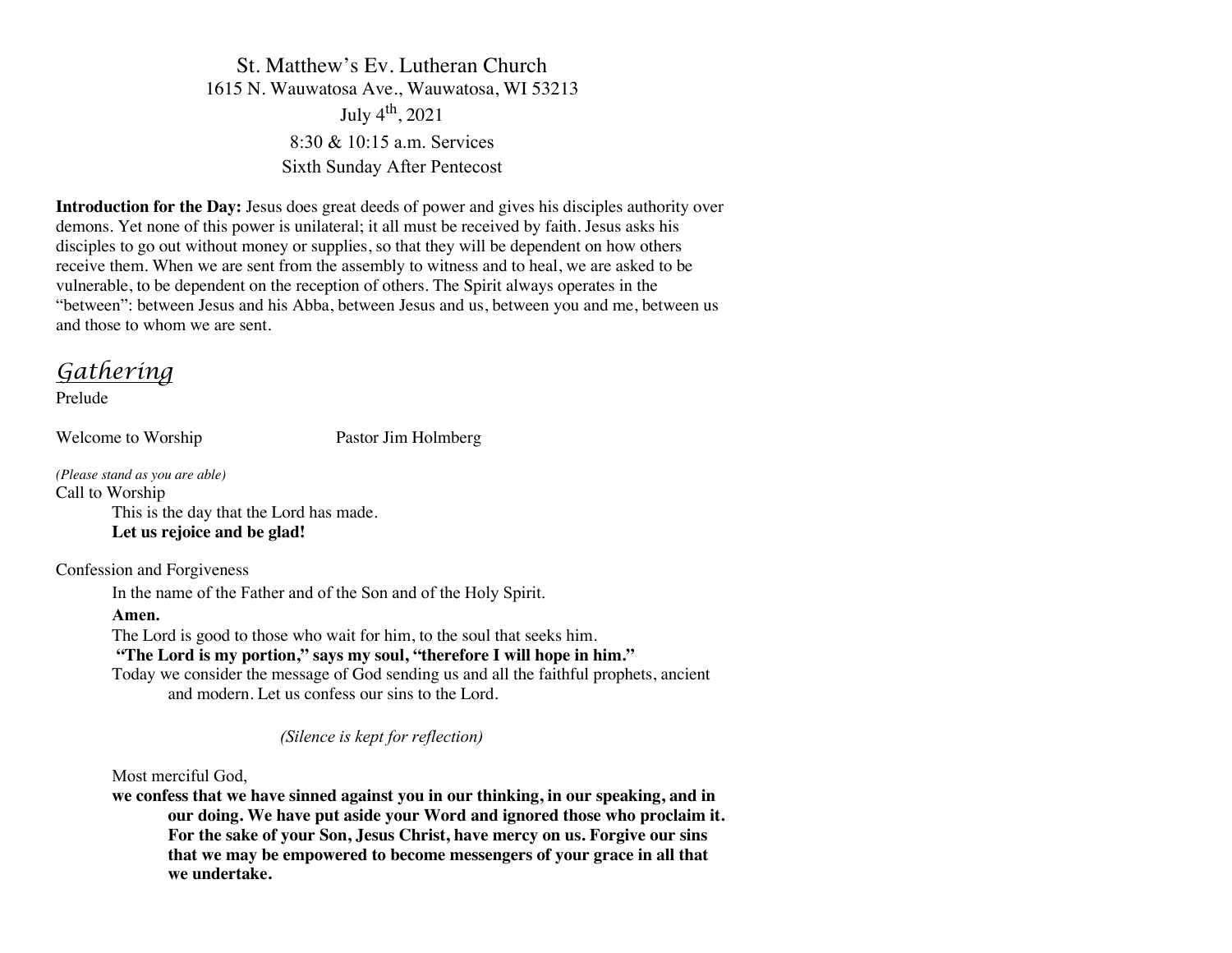The steadfast love of the Lord never ceases; his mercies never come to an end; they are new every morning. Through the Holy Spirit given to us, God's love has been poured into your hearts. For the sake of Jesus Christ, your sins are forgiven.

#### **Amen.**

#### Gathering Song **#888 O Beautiful for Spacious Skies** [Stanzas 1 & 3]

- *1. O beautiful for spacious skies, for amber waves of grain, for purple mountain majesties above the fruited plain: America! America! God shed his grace on thee, and crown thy good with brotherhood from sea to shining sea.*
- *3. O beautiful for patriot dream that sees beyond the years thine alabaster cities gleam, undimmed by human tears: America! America! God mend thine ev'ry flaw, confirm thy soul in self-control thy liberty in law.*

Text: Katherine L. Bates, 1859-1929. Music Samuel A. Ward, 1848-1903. Tune: Materna CMD.

Opening Litany for *"A Prophet Among Them"* Sunday

O Jesus, our Prophet, Priest, and King, you have the words of eternal life.

# **May we believe your words at all times.**

O Jesus, our Prophet, Priest, and King, you show us the way to salvation.

# **May we follow you always.**

O Jesus, our Prophet, Priest, and King, you have made us a part of your holy family through faith.

# **May we always remember that we will be your brothers and sisters by grace forevermore.**

#### Apostolic Greeting

The grace of our Lord Jesus Christ, the love of God and the communion of the Holy Spirit be with you all.

### **And also with you.**

#### Prayer of the Day

Let us pray. God of the covenant, in our baptism you call us to proclaim the coming of your kingdom. Give us the courage you gave the apostles, that we may faithfully witness to your love and peace in every circumstance of life, in the name of Jesus Christ, our Savior and Lord.

# **Amen.**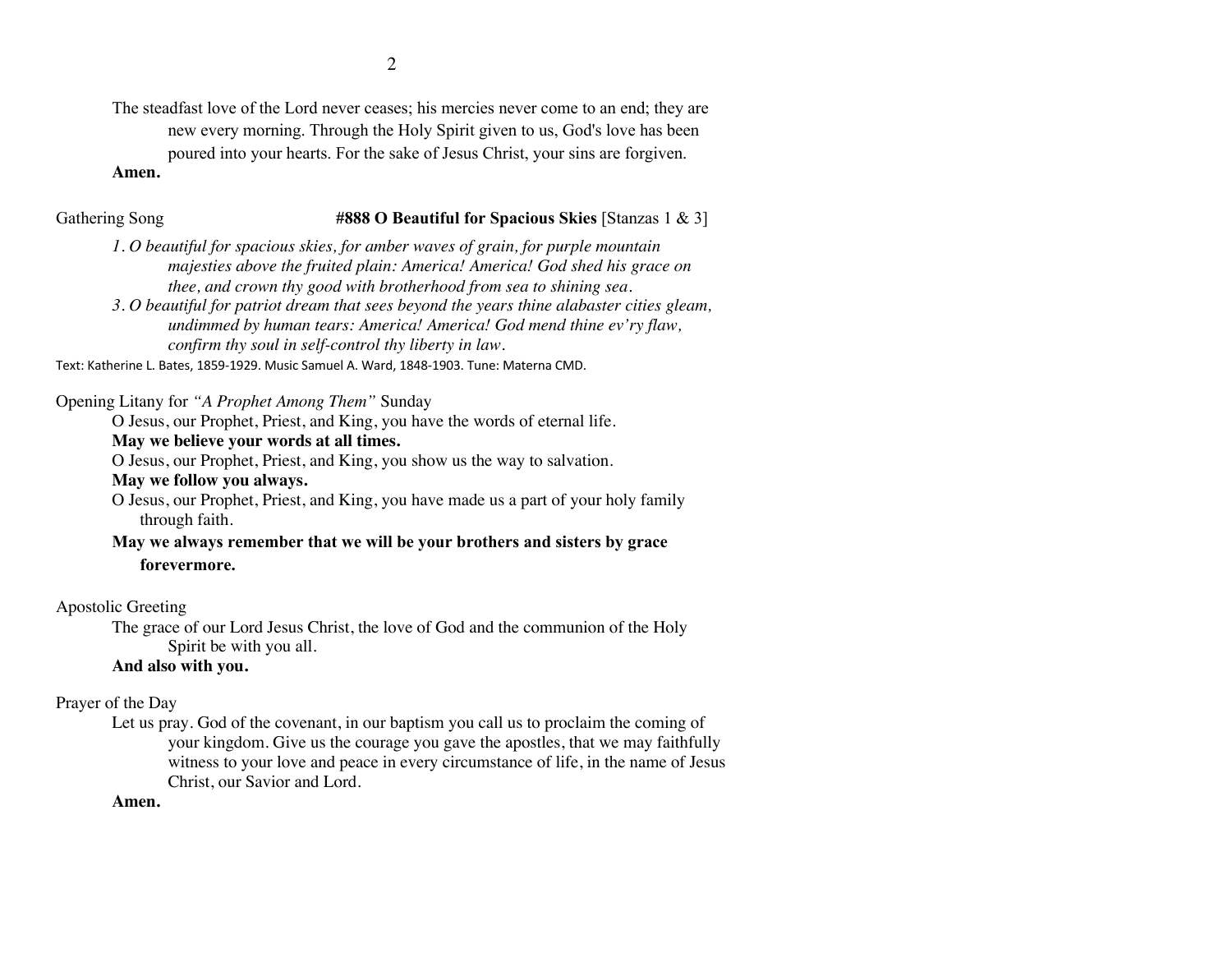*Word*

*(Please be seated)* First Reading Ezekiel 2:1-5

*In 597 BCE, the priest Ezekiel was removed into exile in Babylon. While there, he received a vision of God appearing majestically on a chariot throne. Today's reading recounts God's commissioning of Ezekiel during this vision. The prophet is to speak God's word to a people unwilling to hear.*

A reading from Ezekiel, Chapter 2.

[A voice] said to me: O mortal, stand up on your feet, and I will speak with you. And when he spoke to me, a spirit entered into me and set me on my feet; and I heard him speaking to me. He said to me, Mortal, I am sending you to the people of Israel, to a nation of rebels who have rebelled against me; they and their ancestors have transgressed against me to this very day. The descendants are impudent and stubborn. I am sending you to them, and you shall say to them, "Thus says the Lord GOD." Whether they hear or refuse to hear (for they are a rebellious house), they shall know that there has been a prophet among them.

Word of God, word of life. **Thanks be to God.**

#### Psalm Psalm 123

*Our eyes look to you, O God, until you show us your mercy. (Ps. 123:2)*

Let us read responsively from Psalm 123.

To you I lift up my eyes, to you enthroned in the heavens.

**As the eyes of servants look to the hand of their masters, and the eyes of a maid to the hand of her mistress, so our eyes look to you, O LORD our God, until you show us your mercy.**

Have mercy upon us, O LORD, have mercy, for we have had more than enough of contempt,

**too much of the scorn of the indolent rich, and of the derision of the proud.**

Word of God, word of life. **Thanks be to God.**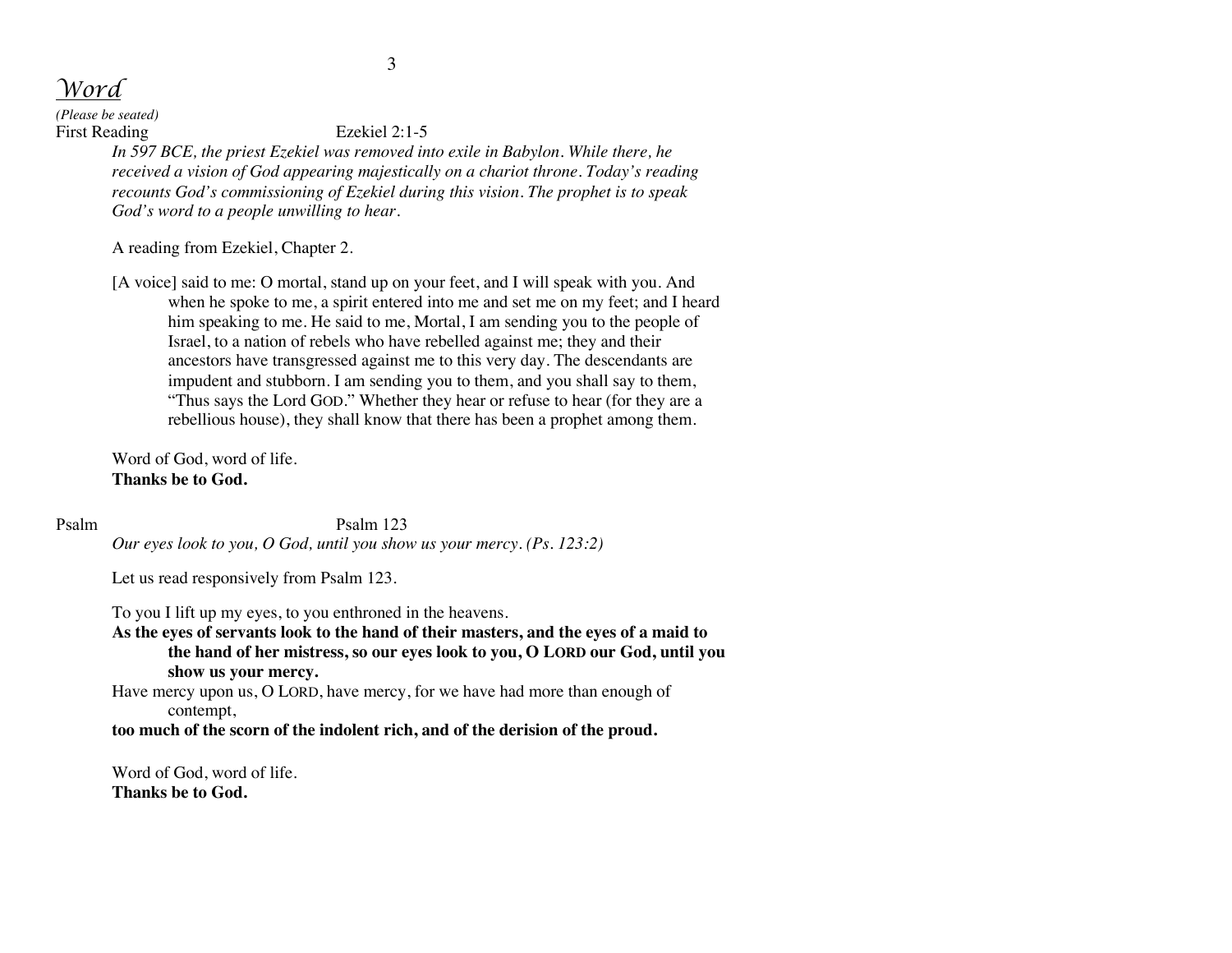Second Reading 2 Corinthians 12:2-10

*Christians do not boast of their own accomplishments. Rather, Christian boasting focuses attention on how the power of Christ is present in our lives, especially in times of weakness and vulnerability. No matter what our circumstances in life, Christ's grace is sufficient for us.*

A reading from 2 Corinthians, Chapter 12.

- I know a person in Christ who fourteen years ago was caught up to the third heaven whether in the body or out of the body I do not know; God knows. And I know that such a person—whether in the body or out of the body I do not know; God knows—was caught up into Paradise and heard things that are not to be told, that no mortal is permitted to repeat.
- On behalf of such a one I will boast, but on my own behalf I will not boast, except of my weaknesses. But if I wish to boast, I will not be a fool, for I will be speaking the truth. But I refrain from it, so that no one may think better of me than what is seen in me or heard from me, even considering the exceptional character of the revelations. Therefore, to keep me from being too elated, a thorn was given me in the flesh, a messenger of Satan to torment me, to keep me from being too elated. Three times I appealed to the Lord about this, that it would leave me, but he said to me, "My grace is sufficient for you, for power is made perfect in weakness." So, I

will boast all the more gladly of my weaknesses, so that the power of Christ may dwell in me. Therefore, I am content with weaknesses, insults, hardships, persecutions, and calamities for the sake of Christ; for whenever I am weak, then I am strong.

Word of God, word of life. **Thanks be to God.**

*(Please stand as you are able)*

# Gospel Acclamation **#512 Lord, Let My Heart Be Good Soil**

Lord, let my heart be good soil, open to the seed of your word. Lord, let my heart *be good soil, where love can grow, and peace is understood. When my heart is hard, break the stone away. When my heart is cold, warm it with the day. When my heart is lost, lead me on your way. Lord, let me heart, Lord, let my heart, Lord, let my heart be good soil.*

Text and Music: Handt Hanson, b. 1950. Tune: Good Soil, Irrg. Copyright © 1985 Prince of Peace Publ./Changing Church, Inc., Onelicense.net A-703603. Used by permission. All rights reserved.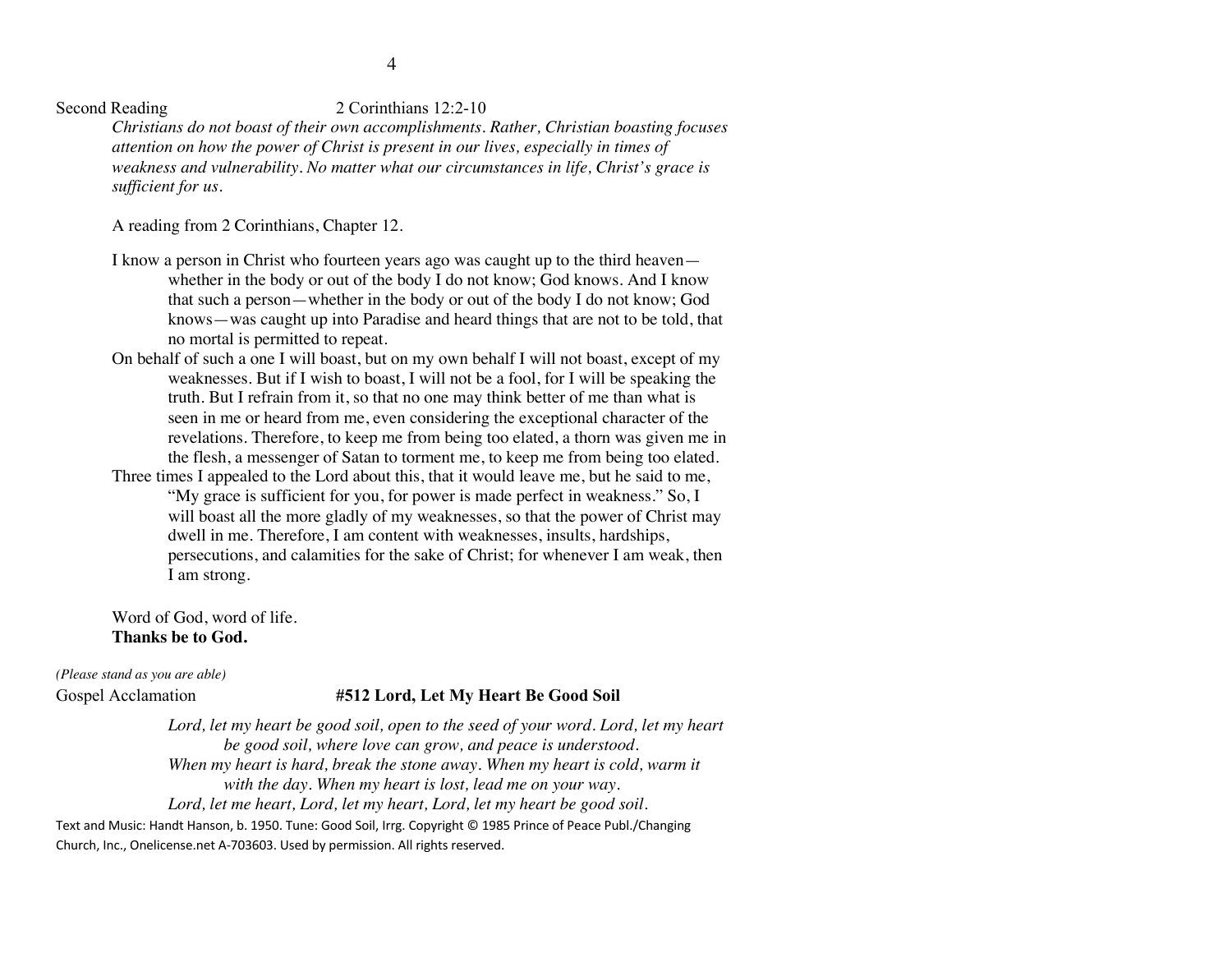# Gospel Mark 6:1-13

*At home and abroad, Jesus and his disciples encounter resistance as they seek to proclaim God's word and relieve affliction.*

The holy gospel according to Mark, the  $6<sup>th</sup>$  chapter.

# **Glory to You O Lord.**

- [Jesus] came to his hometown, and his disciples followed him. On the sabbath he began to teach in the synagogue, and many who heard him were astounded. They said, "Where did this man get all this? What is this wisdom that has been given to him? What deeds of power are being done by his hands! Is not this the carpenter, the son of Mary and brother of James and Joses and Judas and Simon, and are not his sisters here with us?" And they took offense at him.
- Then Jesus said to them, "Prophets are not without honor, except in their hometown, and among their own kin, and in their own house." And he could do no deed of power there, except that he laid his hands on a few sick people and cured them. And he was amazed at their unbelief.
- Then he went about among the villages teaching. He called the twelve and began to send them out two by two, and gave them authority over the unclean spirits. He ordered them to take nothing for their journey except a staff; no bread, no bag, no money in their belts; but to wear sandals and not to put on two tunics. He said to them, "Wherever you enter a house, stay there until you leave the place. If any place will not welcome you and they refuse to hear you, as you leave, shake off the dust that is on your feet as a testimony against them." So they went out and proclaimed that all should repent. They cast out many demons, and anointed with oil many who were sick and cured them.

The Gospel of the Lord for you this day. **Praise to You, O Christ.**

*(Please be seated)*

Sermon Pastor Jim Holmberg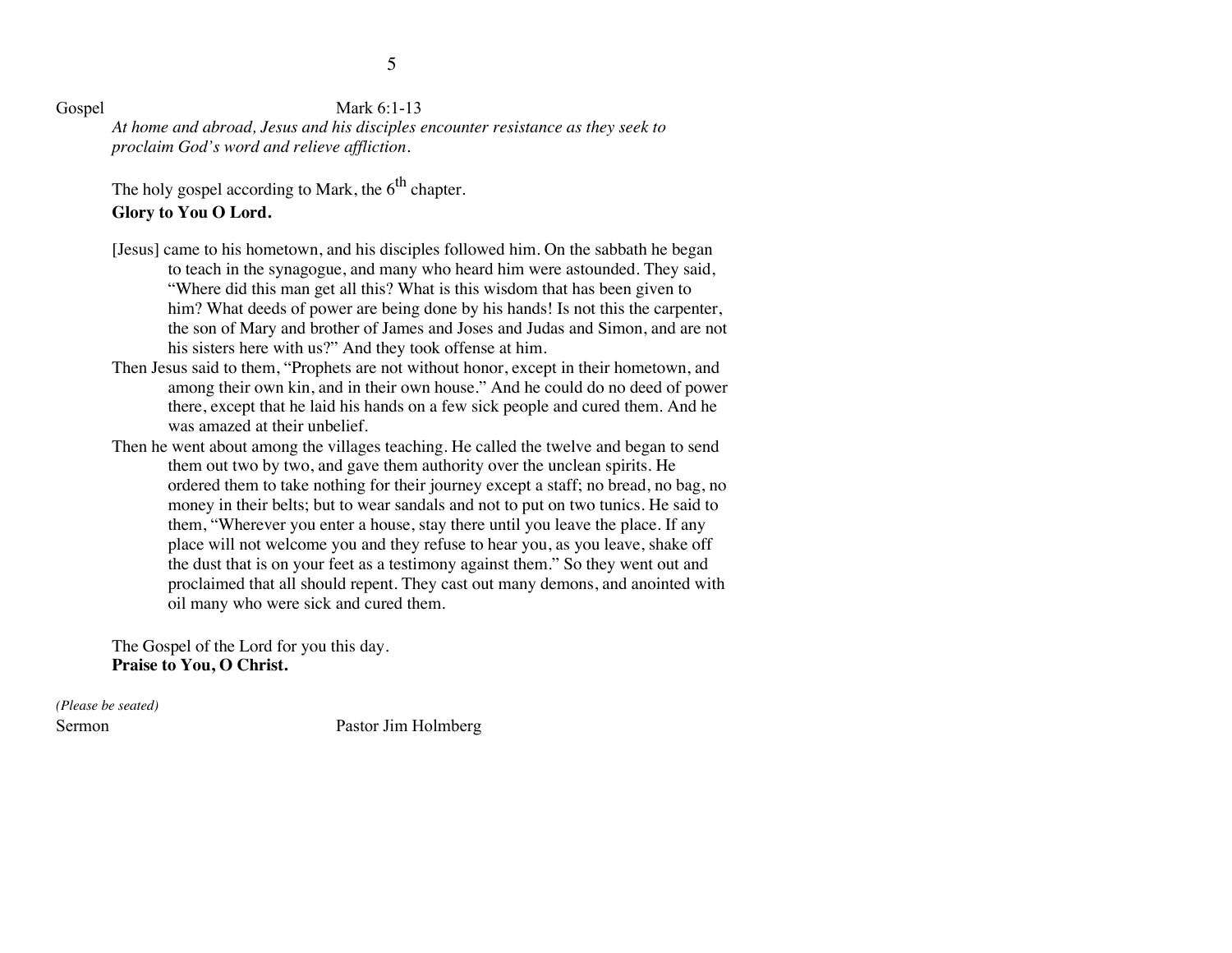*(Please stand as you are able)*

# Hymn of the Day **#576 We All Are One in Mission [**Stanzas 1-2]

 *(Prayer Cards will be collected during the hymn of the day)*

- *1. We all are one in mission; we all are one in call, our varied gifts united by Christ, the Lord of all. A single great commission compels us from above to plan and work together that all may know Christ's love.*
- *2. We all are called for service, to witness in God's name. Our ministries are diff'rent; our purpose is the same: to touch the lives of others with God's surprising grace, so ev'ry folk and nation may feel God's warm embrace.*

Text: Rusty Edwards, b. 1955. Music: Finnish Folk tune. Tune: Kuortane, 76 76D. Text Copyright © 1986 Hope Publishing Co. Music Copyright © 2006 Augsburg Fortress. Podcast/Streamed/Reprinted with permission under One License A-703603. All rights reserved.

*(Please stand as you are able)*

Profession of Faith The Apostles' Creed

**I believe in God, the Father almighty, creator of heaven and earth.**

**I believe in Jesus Christ, God's only Son, our Lord,**

**who was conceived by the Holy Spirit, born of the virgin Mary, suffered under Pontius Pilate, was crucified, died, and was buried; he descended to the dead.**

**On the third day he rose again; he ascended into heaven, he is seated at the right hand of the Father, and he will come to judge the living and the dead.**

# **I believe in the Holy Spirit, the holy catholic church, the communion of saints, the forgiveness of sins, the resurrection of the body, and the life everlasting.**

# Prayers of Intercession

Filled with the Holy Spirit, we join with the church in every place, praying for the world and the church, and all people in need.

... Lord, in your mercy, **hear our prayer.**

By the sure guidance of your Holy Spirit, O God, we lift up our prayers in trust and thanksgiving, through Jesus Christ our Lord.

# **Amen.**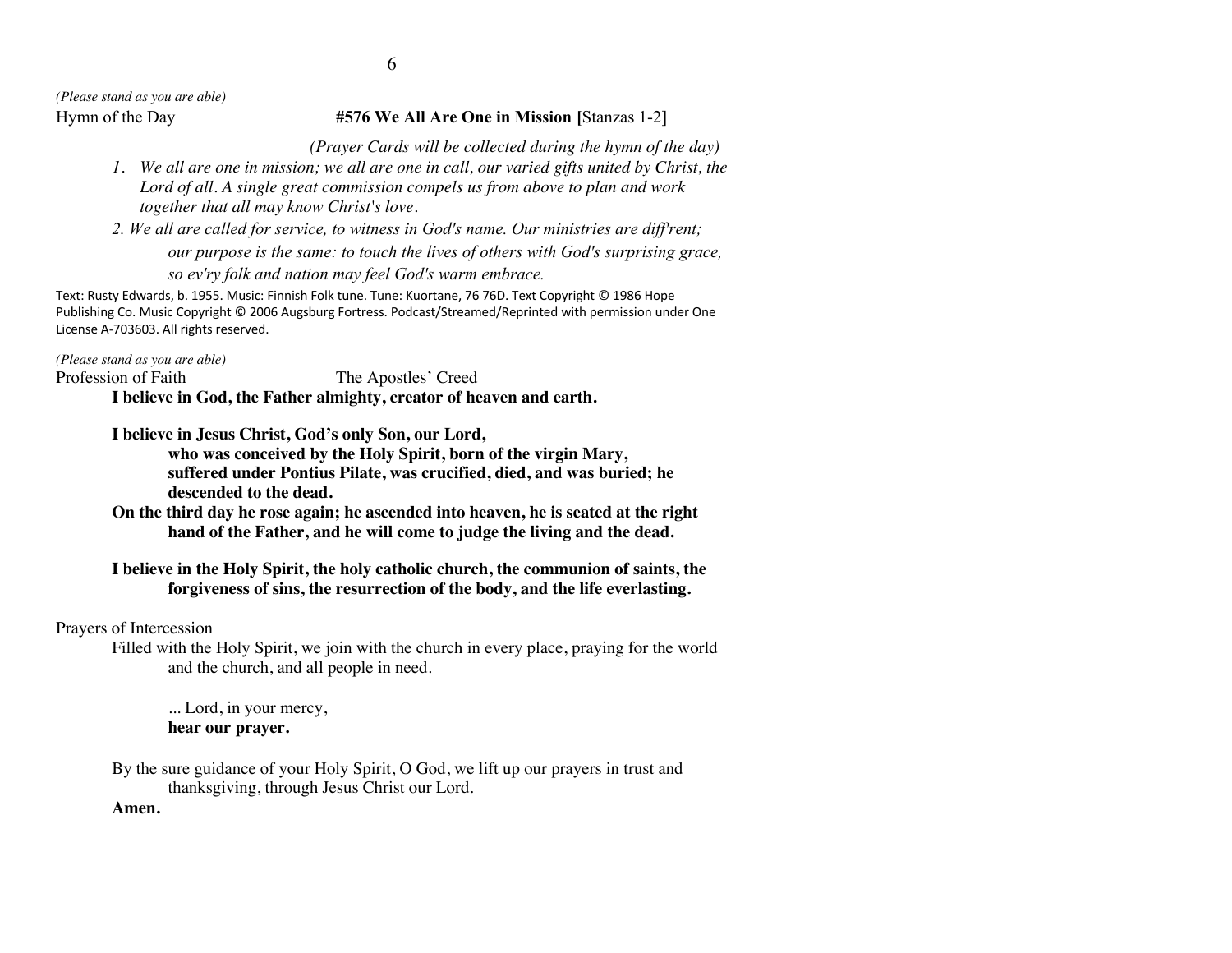7

Litany for the Fourth of July Weekend

God of all nations, on this national holiday weekend, **we praise you for creating this world and this land in which we live.** God of all nations, we remember all your bountiful and generous gifts, **we praise you for providing all that we need to support this body and life.** God of all nations, on this national holiday weekend, **we ask for your gracious guidance for our nation and our world.**

Sharing the Peace of Christ

The peace of the Lord be with you all. **And also with you.**

*Meal*

*(Please be seated)*

Musical Offering *Prayer for My Country* by Penny Rodriguez Senior Choir Double Quartet**:** Kait McCullough, Karen Haglund, Sue Clingman, Sue Farrell, Andy Cherney, John Schilling, Al Van Lith, Steve Winters

Text: Katherine Lee Bates, 1904. Music: Penny Rodriguez. Copyright: © 2005 Beckenhorst Press. Podcast/Streamed/Reprinted with permission under One License A-703603. All rights reserved.

*(Please stand as you are able)* Offering Prayer

> Let us pray. Jesus, Bread of life, you have set this table with your very self, and called us to the feast of plenty. You have come to your people and sent a Prophet, your Son, into our midst.

**Accept our thanks, O God. Receive our gifts. And lead us in lives of service. You are the Lord forevermore. Amen.**

Great Thanksgiving

The Lord be with you. **And also with you.** Lift up your hearts. **We lift them to the Lord.** Let us give thanks to the Lord our God. **It is right to give our thanks and praise.**

Eucharistic Prayer